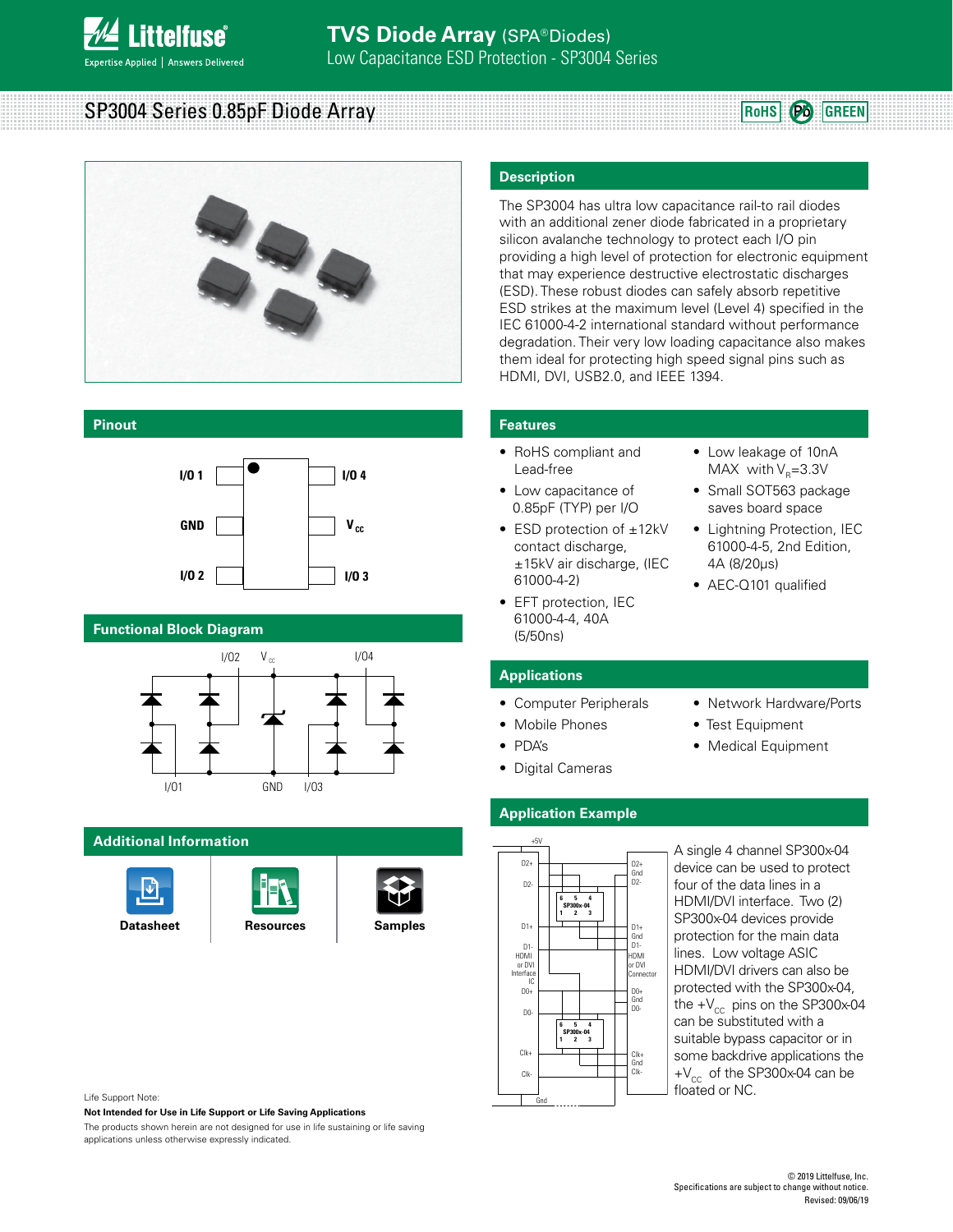| <b>Absolute Maximum Ratings</b> |                                       |              |              |  |
|---------------------------------|---------------------------------------|--------------|--------------|--|
| <b>Symbol</b>                   | <b>Parameter</b>                      | <b>Value</b> | <b>Units</b> |  |
| l <sub>pp</sub>                 | Peak Current (t <sub>r</sub> =8/20µs) |              |              |  |
| $T_{\text{OP}}$                 | Operating Temperature                 | $-40$ to 125 | $^{\circ}$   |  |
| $\mathsf{I}_{\mathsf{STOR}}$    | Storage Temperature                   | $-55$ to 150 | $^{\circ}$ C |  |

**CAUTION:** Stresses above those listed in "Absolute Maximum Ratings" may cause permanent damage to the device. This is a stress only rating and operation of the device at these or any other conditions above those indicated in the operational sections of this specification is not implied.

#### **Thermal Information**

| <b>Parameter</b>                               | <b>Rating</b> | <b>Units</b> |
|------------------------------------------------|---------------|--------------|
| Storage Temperature Range                      | $-55$ to 150  | $^{\circ}$ C |
| Maximum Junction Temperature                   | 150           | $\circ$      |
| Maximum Lead Temperature<br>(Soldering 20-40s) | 260           | $\circ$      |

### **Electrical Characteristics (Top=25°C)**

| UP.                                  |                             |                                                    |            |            |            |              |
|--------------------------------------|-----------------------------|----------------------------------------------------|------------|------------|------------|--------------|
| <b>Parameter</b>                     | <b>Symbol</b>               | <b>Test Conditions</b>                             | <b>Min</b> | <b>Typ</b> | <b>Max</b> | <b>Units</b> |
| Reverse Standoff Voltage             | $V_{RWM}$                   | $I_{\rm B} \leq 1 \mu A$                           |            |            | 6          |              |
| Reverse Leakage Current <sup>1</sup> | LEAK                        | $V_e = 3.3V$                                       |            |            | 10         | nA           |
| Clamp Voltage <sup>1</sup>           | $V_c$                       | $I_{\rm pp}$ =1A, t <sub>n</sub> =8/20µs, Fwd      |            | 10.0       | 12.0       | $\vee$       |
|                                      |                             | $I_{\text{pp}} = 2A$ , t <sub>o</sub> =8/20µs, Fwd |            | 11.8       | 15.0       | V            |
|                                      | $\mathsf{V}_{\texttt{ESD}}$ | IEC 61000-4-2 (Contact)                            | ±12        |            |            | kV           |
| ESD Withstand Voltage <sup>1</sup>   |                             | IEC 61000-4-2 (Air)                                | ±15        |            |            | kV           |
| <b>Dynamic Resistance</b>            | $R_{DYN}$                   | $(V_{c2} - V_{c1}) / (I_{pp2} - I_{pp1})$          |            | 1.8        |            | $\Omega$     |
| Diode Capacitance <sup>1</sup>       | $C_{\text{V0-GND}}$         | Reverse Bias=0V                                    | 0.95       | 1.1        | 1.25       | pF           |
|                                      |                             | Reverse Bias=1.65V                                 | 0.7        | 0.85       |            | pF           |
| Diode Capacitance <sup>1</sup>       | $C_{VO-VO}$                 | Reverse Bias=0V                                    |            | 0.5        |            | pF           |

Note: <sup>1</sup> Parameter is guaranteed by design and/or device characterization.



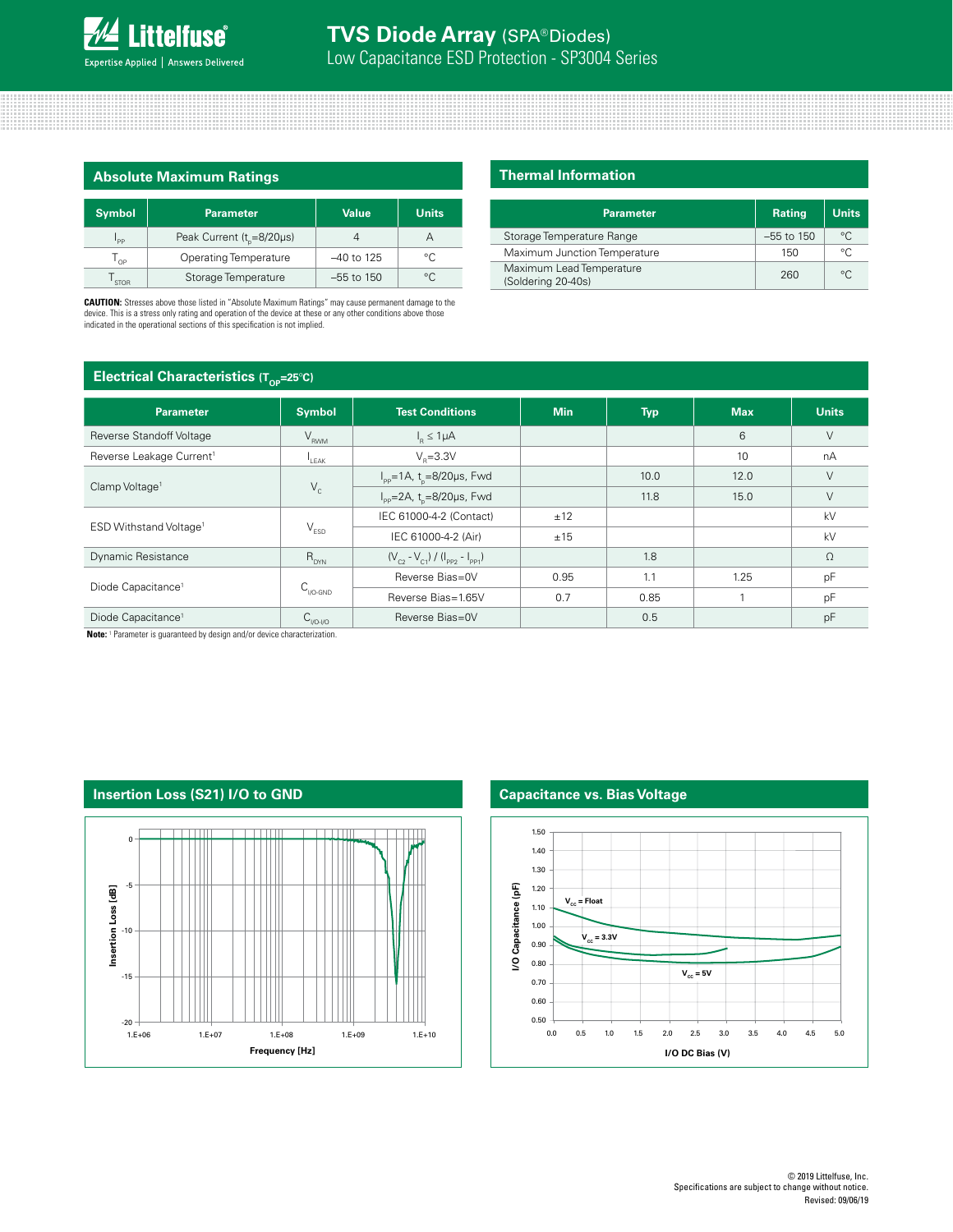



#### **Soldering Parameters**

| <b>Reflow Condition</b>                                        |                                          | Pb - Free assembly |  |
|----------------------------------------------------------------|------------------------------------------|--------------------|--|
| <b>Pre Heat</b>                                                | - Temperature Min (T <sub>s(min)</sub> ) | $150^{\circ}$ C    |  |
|                                                                | - Temperature Max $(T_{s(max)})$         | $200^{\circ}$ C    |  |
|                                                                | - Time (min to max) $(t_2)$              | $60 - 180$ secs    |  |
| Average ramp up rate (Liquidus) Temp (T <sub>1</sub> ) to peak | 3°C/second max                           |                    |  |
| $T_{S(max)}$ to $T_{L}$ - Ramp-up Rate                         | 3°C/second max                           |                    |  |
| <b>Reflow</b>                                                  | - Temperature (T.) (Liquidus)            | $217^{\circ}$ C    |  |
|                                                                | - Temperature (t.)                       | $60 - 150$ seconds |  |
| Peak Temperature (T <sub>n</sub> )                             |                                          | $260^{+0/5}$ °C    |  |
| Time within 5°C of actual peak Temperature (t)                 |                                          | $20 - 40$ seconds  |  |
| <b>Ramp-down Rate</b>                                          |                                          | 6°C/second max     |  |
| Time 25°C to peak Temperature (T <sub>D</sub> )                |                                          | 8 minutes Max.     |  |
| Do not exceed                                                  |                                          | $260^{\circ}$ C    |  |





#### **Product Characteristics**

| <b>Lead Plating</b>        | Pre-Plated Frame        |  |  |
|----------------------------|-------------------------|--|--|
| <b>Lead Material</b>       | Copper Alloy            |  |  |
| <b>Lead Coplanarity</b>    | 0.0004 inches (0.102mm) |  |  |
| <b>Substitute Material</b> | Silicon                 |  |  |
| <b>Body Material</b>       | Molded Epoxy            |  |  |
| Flammability               | UL 94 V-0               |  |  |

Notes :

1. All dimensions are in millimeters<br>2. Dimensions include solder plating.<br>3. Dimensions are exclusive of mold flash & metal burr.<br>4. Blo is facing up for mold and facing down for trim/form, i.e. reverse trim/form.<br>5.